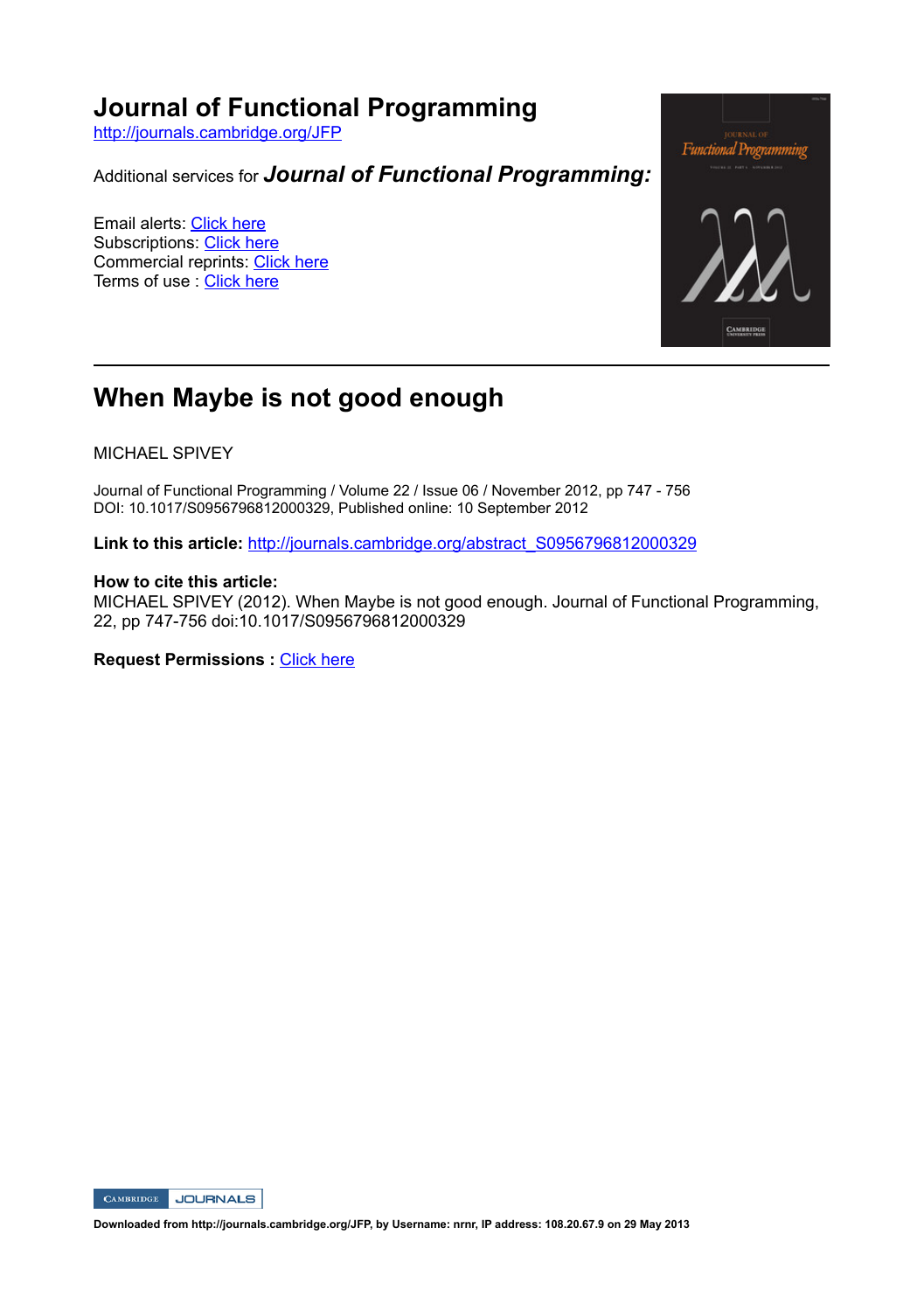# FUNCTIONAL PEARL When Maybe is not good enough

# MICHAEL SPIVEY

Department of Computer Science, University of Oxford, Oxford, UK (e-mail: mike@cs.ox.ac.uk)

## **1 Introduction**

Many variations upon the theme of parser combinators have been proposed, too many to list here, but the main idea is simple: A parser for phrases of type  $\alpha$  is a function that takes an input string and produces results (*x,* rest), where *x* is a value of type  $\alpha$ , and rest is the remainder of the input after the phrase with value  $x$ has been consumed. The results are often arranged into a list, because this allows a parser to signal failure with the empty list of results, an unambiguous success with one result, or multiple possibilities with a longer 'list of successes'.

**type**  $Parser_1 \alpha = String \rightarrow [(\alpha, String)].$ 

This type admits operations  $\gg$  for sequencing and ⊕ for alternation that make it natural to translate any non-left-recursive context-free grammar directly into a parser.

Producing a list of results naturally leads to backtracking parsers that can be exponentially slow, so it is preferable where possible to substitute a different parser type,

**type**  $Parser_2 \alpha = String \rightarrow Maybe (\alpha, String)$ .

As we shall see, parsers with this type do not allow the kind of deep backtracking in which a parser that has produced one result can be asked to produce another one. They do, however, provide something weaker that we might call shallow backtracking, where a parser  $xp \oplus vp$  produces a single positive result if either xp or yp would succeed on its own given the original input. Provided the grammar allows it, using this parser type reduces the amount of fruitless searching, and permits the record of choices made in recognising a phrase to be discarded as soon as one of the choices succeeds.

If parsers based on Maybe are preferable to those based on lists, it is natural to ask what grammars they can parse properly. With an unambiguous grammar, an input string will either fail to be in the language, or will have exactly one derivation tree. We shall say that a parser works correctly if it has type *Parser* 1 *α* and in these two cases returns [] and  $[(x, "')]$  respectively (for some value  $x :: \alpha$ ), or if it has type *Parser*  $2 \alpha$  and it returns *Nothing* and *Just*  $(x, "")$  in the two cases.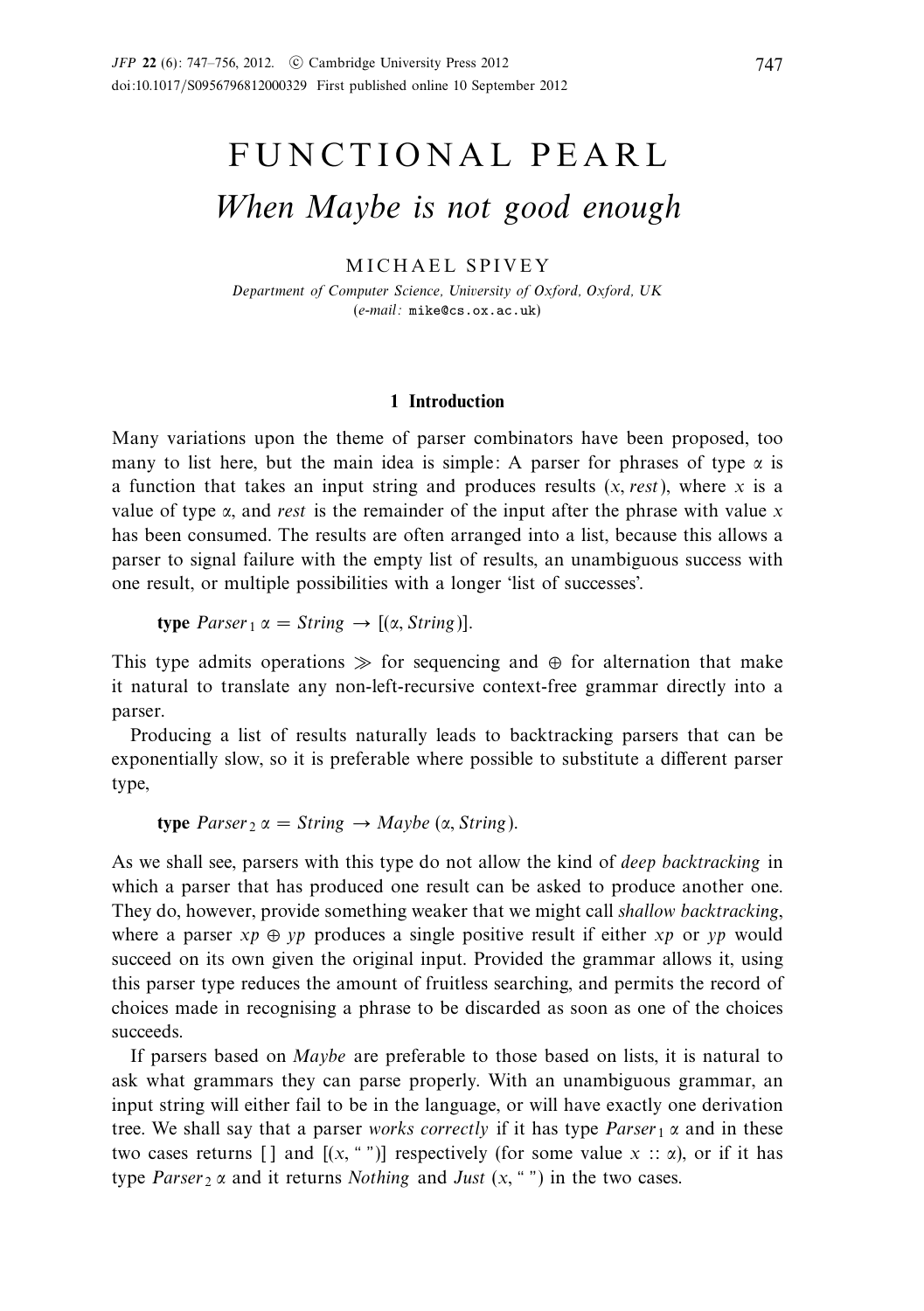It is not hard to show that the list-based parser works correctly for any grammar that has no left recursion. At the other extreme, grammars that are  $LL(1)$  can be parsed with no backtracking at all, and for them both list-based and Maybe-based parsers work correctly. As we shall shortly see, it is useful to allow grammars that are 'not quite  $LL(1)$ ', so that the question arises whether a *Maybe*-based parser will continue to work correctly for them. The result reported in this paper is that this question is not decidable by any general algorithm. The essence of this result has been known for a surprisingly long time, and the contribution of the present paper is to present it afresh in the context of parser combinators. Although, like all undecidability results, this result has a negative character, we shall be able to rescue positive aspects of it by animating the construction in its proof as a functional program.

Although the discussion in this paper is phrased in terms of monadic parser combinators because of their popularity, in fact we nowhere exploit the possibility that, in a compound parser  $xp \gg = (\lambda x \rightarrow yp)$ , the *syntactic* behaviour of yp may depend on the value *x* returned by xp. Because of this, the results apply equally well to more restrictive frameworks such as applicative functors (McBride & Paterson, 2008).

#### **2 Parser combinators**

We shall want to experiment with both parsers that return a list of results and parsers that use Maybe instead. Luckily, the type class system of Haskell allows us to describe parser combinators in a way that is independent of the monad *m* that is used to deliver the results. As usual, we need to wrap the parser type in a **newtype** construction, so we can make it belong to various type classes.

**newtype** Parser  $m \alpha =$  Parser {runParser :: String  $\rightarrow$   $m (\alpha,$  String}}.

The type *Parser m*  $\alpha$  contains parsers that accept a string and deliver results of type *α* using the monad *m*. If *m* is indeed a monad, then so is Parser *m*.

```
instance Monad m \Rightarrow Monad (Parser m) where
   return x = \text{Parser } (\lambda s \rightarrow \text{return } (x, s))xp \gg f =Parser (\lambda s \rightarrow runParser \; xp \; s \gg = (\lambda(x, s') \rightarrow runParser \; (f \; x) \; s')).
```
As always with monads, we may use the notation  $xp \gg vp$  as an abbreviation for  $xp \gg = (\lambda x \rightarrow yp)$  when the value *x* returned by parser *xp* is not used by *yp*.

Haskell's type class MonadPlus describes monads that additionally provide a constant mzero and a binary operation mplus, which we here write as ⊕.

**class** Monad  $m \Rightarrow$  MonadPlus *m* where mzero :: *m α*  $(\oplus)$  ::  $m \alpha \rightarrow m \alpha \rightarrow m \alpha$ .

Both the list type constructor [ ] and the *Maybe* constructor are declared in the standard library as instances of MonadPlus.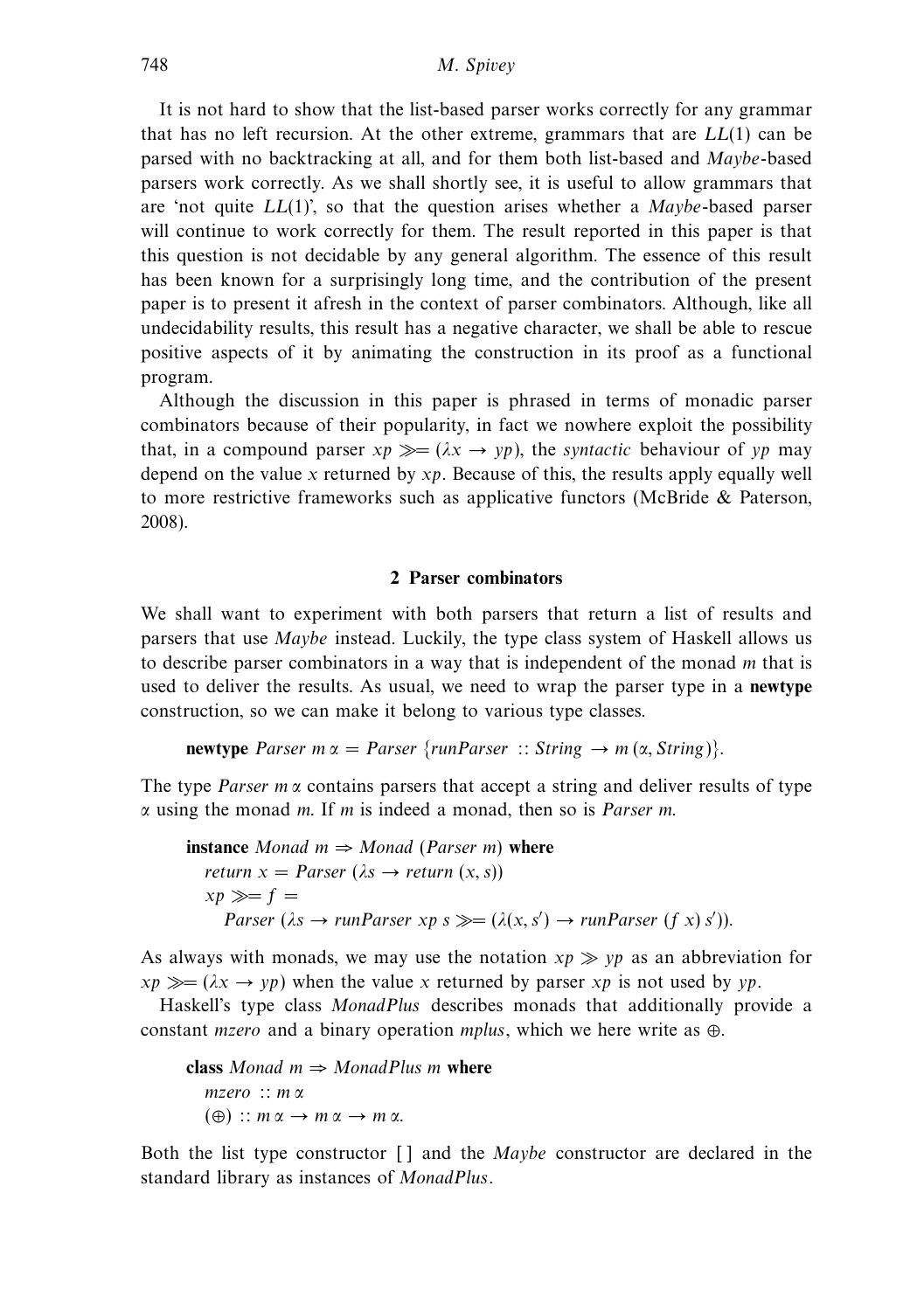```
instance MonadPlus [ ] where
  mzero = [(\oplus) = (+)
```
**instance** MonadPlus Maybe **where**  $mzero = Nothing$ 

 $(Just x) \oplus ym = Just x$  $Nothing \oplus ym = ym$ .

There are several equational laws that are satisfied by both of these instances of Monad Plus: for example,  $\oplus$  is associative and has *mzero* as a unit element. But there is one significant law that is satisfied by the list monad and not by Maybe.

$$
(xm \oplus ym) \gg f = (xm \gg f) \oplus (ym \gg f). \tag{*}
$$

A simple example shows this: if we define

guard :: MonadPlus  $m \Rightarrow (\alpha \rightarrow \text{Bool}) \rightarrow \alpha \rightarrow m \alpha$ guard  $p x = \textbf{if } p x \textbf{ then}$  *return*  $x \textbf{ else } m \text{ zero}$ ,

and let even :: Int  $\rightarrow$  Bool be the obvious predicate, then the expression

(return 1  $\gg$  guard even)  $\oplus$  (return 2  $\gg$  guard even)

evaluates to *Nothing*  $\oplus$  *Just* 2 = *Just* 2, but the expression

 $(\text{return } 1 \oplus \text{return } 2) \gg = \text{guard even}$ 

evaluates to Just 1  $\gg$  guard even = Nothing. The alternative value 2 is discarded as soon as the expression in parentheses succeeds with the value 1; this is beneficial in terms of efficient use of time and space, but in this example it leads to failure, because the result 1 does not satisfy the subsequent test even.

If *m* is an instance of MonadPlus, then so is Parser *m*. The additional operations are obtained by lifting the operations on *m*.

**instance** MonadPlus  $m \Rightarrow \text{MonadPlus}$  (Parser *m*) where  $mzero = Parse<sub>r</sub> (\lambda s \rightarrow mzero)$  $xp \oplus yp = Parseer (\lambda s \rightarrow runParser \ x \infty s \oplus runParser \ y \in s).$ 

The law (\*) also fails for the parser monad *Parser Maybe* based upon *Maybe*, something that will turn out to be crucial later.

We shall use the operations  $\gg$  and  $\oplus$  to build parsers that handle concatenation and alternation in context-free grammars. All that is missing now are the basic parsers that deal with individual characters. The parser pChar *c* compares the next character of the input with *c* and succeeds if they match, consuming the character *c*.

pChar :: MonadPlus 
$$
m \Rightarrow Char \rightarrow Parser \, m
$$
)  
pChar  $c =$   
Parser ( $\lambda s \rightarrow \text{case } s \text{ of } c' : s' \mid c \equiv c' \rightarrow return ((), s'); \_ \rightarrow mzero).$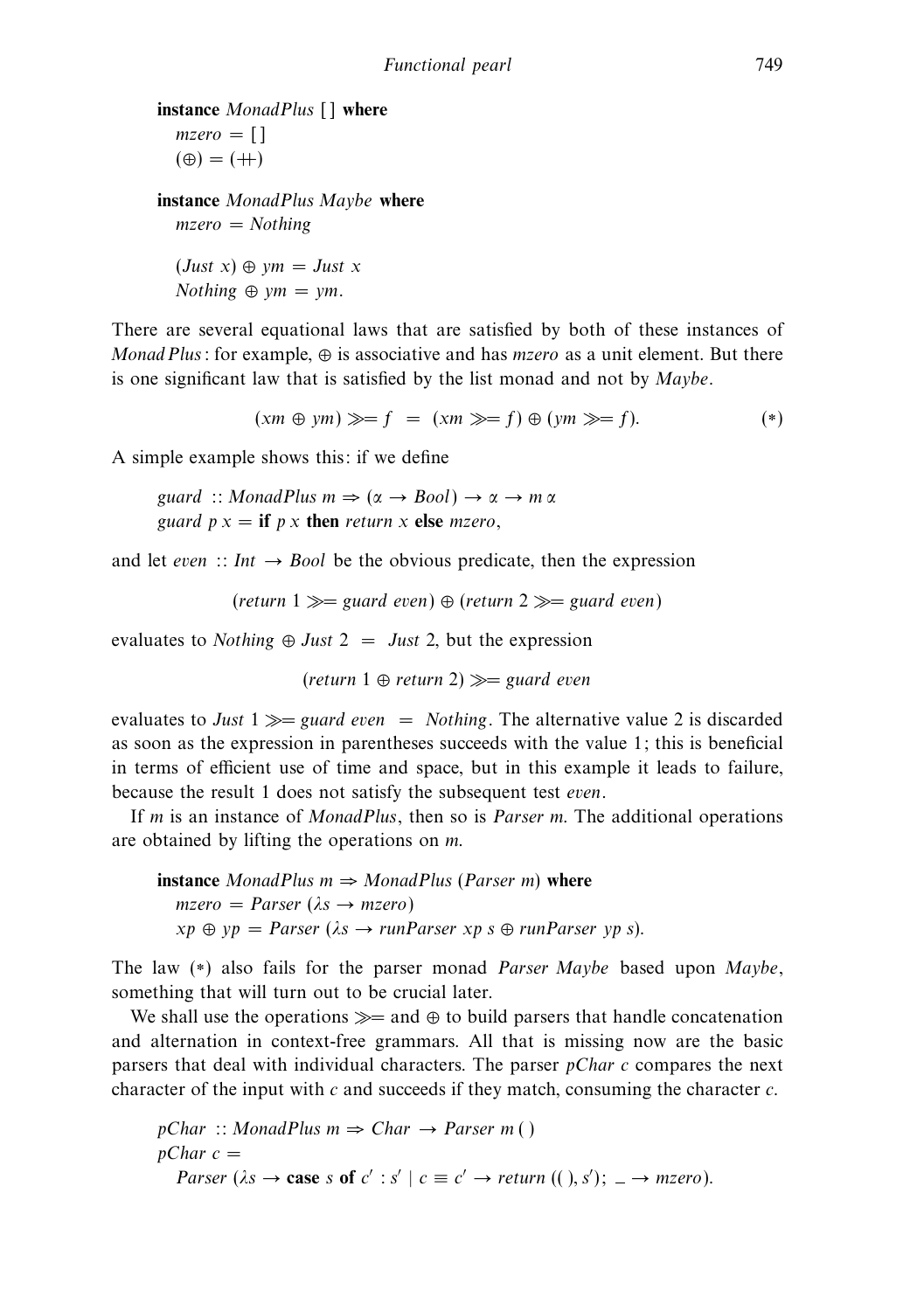For convenience, we also define pString *s* so that it recognises the characters in the string *s* one after another, so that *pString* "abc" is equivalent to *pChar* 'a'  $pChar$  'b'  $\gg pChar$  'c'.

 $pString :: MonadPlus \, m \Rightarrow String \rightarrow Parser \, m()$  $pString = folder \gg (return ( )) \cdot map pChar.$ 

#### **3** *LL*(1) **and beyond**

Broadly speaking, a grammar belongs to the class *LL*(1) if, whenever alternatives such as  $A \rightarrow B \mid C$  occur, the set of tokens that can start an instance of *B* is disjoint from the set that can start an instance of *C*; this must hold whether *B* and *C* are single non-terminals or other strings that appear as the right-hand sides of productions. (The story is complicated a bit if either *B* or *C* can produce the empty string, but we can ignore that complication here.) If we build a parser for *A* from parsers for *B* and *C* by writing  $pA = pB \oplus pC$ , then we can be sure that no input string would cause both  $pB$  and  $pC$  to succeed. So if  $pB$  succeeds, it is safe to rule out a subsequent attempt to apply  $pC$ , and that is what happens in a parser based on Maybe.

For the *Maybe*-based parser to work, it is certainly sufficient that the grammar is *LL*(1). On the other hand, the *LL*(1) condition is not necessary in all cases, as is easily shown by the grammar  $S \rightarrow 00 \mid 0.1$ , where 0 and 1 are tokens. Let us consider what happens when the parser pString "00" ⊕ pString "01" is applied to input "01" using the Maybe monad. First, the left alternative, pString "00" = pChar '0'  $\gg pChar$  '0'. is tried; the first '0' succeeds, but the second one fails, and this causes the whole alternative to fail. At this point, the alternation operator  $\oplus$ , seeing that its left operand has failed, is able to try its right operand, the parser pString "01", on the original input. This parser succeeds, and so the overall outcome is success, as it should be.

In more complicated settings, Maybe-based parsers often continue to work correctly even where the grammar fails the *LL*(1) condition. For example, in a programming language grammar we could write

$$
stmt \rightarrow variable := expr \mid expr,
$$

perhaps permitting a solitary expression as a statement in order to allow for procedures called for their side effect. A Maybe-based parser could work correctly with this grammar, recognising a variable at the beginning of a statement, then finding that it is not followed by :=, switching to the other alternative, and parsing an expression as a statement in itself. In this case, it is not easy to make the grammar *LL*(1) without relaxing the condition that the left-hand side of an assignment should be a variable rather than a general expression.

So far we have seen that all grammars that are *LL*(1) can be parsed correctly with Maybe-based combinators, but so can some grammars that are not *LL*(1). The next step is to introduce an undecidable problem, which we shall use first to show that there is no algorithm that decides whether a given context-free grammar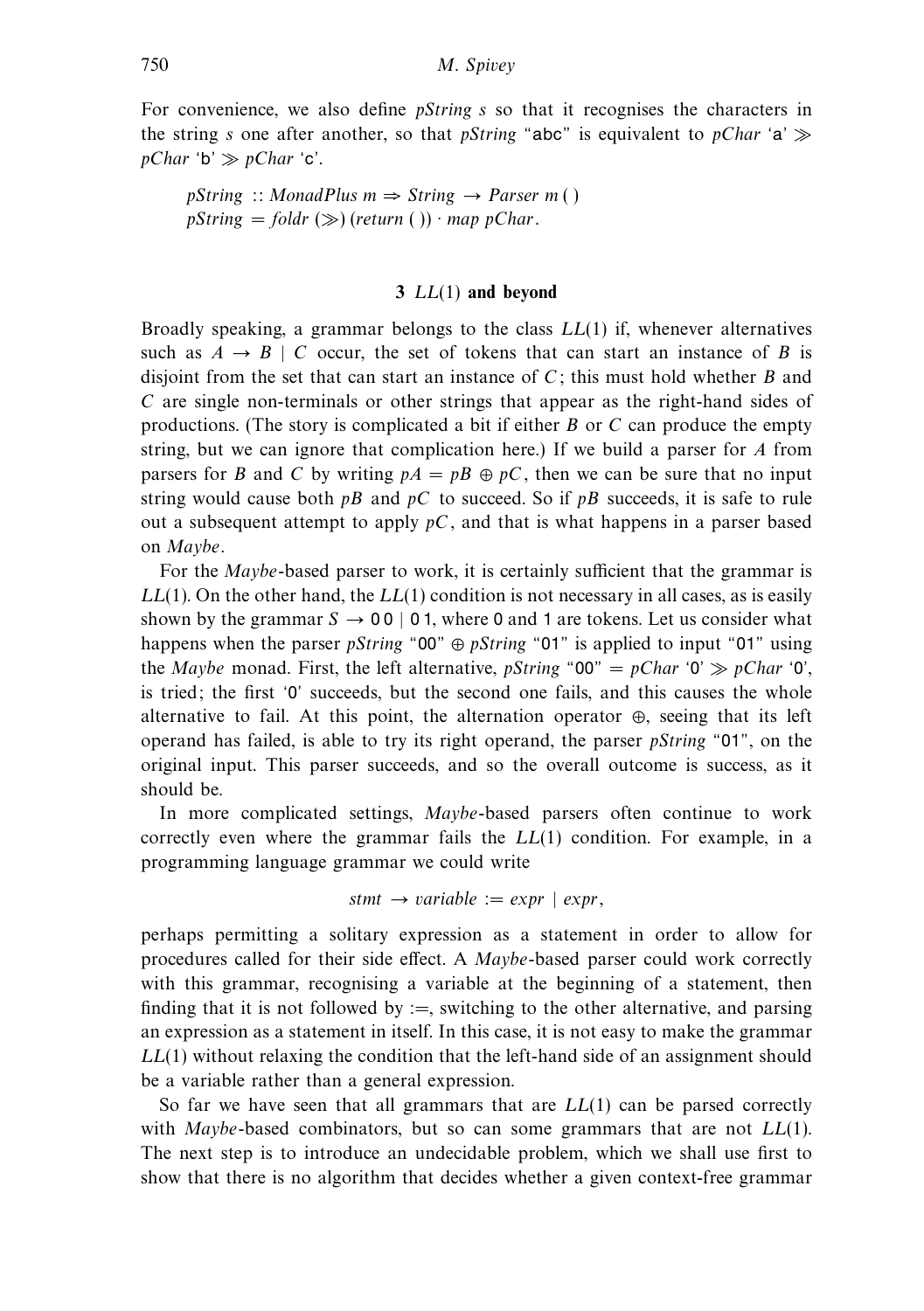a ab 1 b ca 0 ca a 2 a ab 1 abc c 3

Fig. 1. A solution.

is ambiguous, then by a modification of the argument, to show that no algorithm can decide, given a context-free grammar, whether the corresponding Maybe-based parser works correctly.

## **4 Post's correspondence problem**

In Post's correspondence problem, we are given an endless supply of several different kinds of tiles, each labelled with strings of letters at the top and the bottom, and we are asked whether it is possible to lay out a row of tiles in such a way that the same string is obtained by reading across the top labels or the bottom labels as in Figure 1, where both the top and the bottom rows of labels spell out "abcaaabc". Each given tile may be used once, several times or not at all in the layout.

We can represent a tile by a pair of strings, and we say that a layout is a solution if the upper and lower labels concatenate to give the same string:

**type**  $Tile = (String, String)$ solution  $::$  [Tile]  $\rightarrow$  Bool solution layout  $=$  (concat (map fst layout)  $\equiv$  concat (map snd layout)).

To find solutions for a given set of *n* tiles, we can generate non-empty layouts in increasing order of length, representing each layout by a list of indices into the list of tiles,

choices :: Int  $\rightarrow$  [[Int]] *choices*  $n = tail$  (*concat* (*iterate step* [[]])) where step  $\text{css} = [c : cs | c \leftarrow [0..n-1], \text{cs} \leftarrow \text{css}].$ 

For example:

*>* choices 4 [[0]*,* [1]*,* [2]*,* [3]*,* [0*,* 0]*,* [0*,* 1]*,* [0*,* 2]*,* [0*,* 3]*,* [1*,* 0]*,...*

The solutions are those layouts where the upper and lower labels match,

```
solve :: [Tile] \rightarrow [[Int]]solve tiles =[cs \mid cs \leftarrow choices (length tiles), solution (map (tiles)! \cap cs)].
```
This function quickly solves the set of tiles shown in Figure 1:

*>* **let** sipser = [("b"*,* "ca")*,* ("a"*,* "ab")*,* ("ca"*,* "a")*,* ("abc"*,* "c")] *>* solve sipser [[1*,* 0*,* 2*,* 1*,* 3]*,* [1*,* 0*,* 2*,* 1*,* 3*,* 1*,* 0*,* 2*,* 1*,* 3]*,...*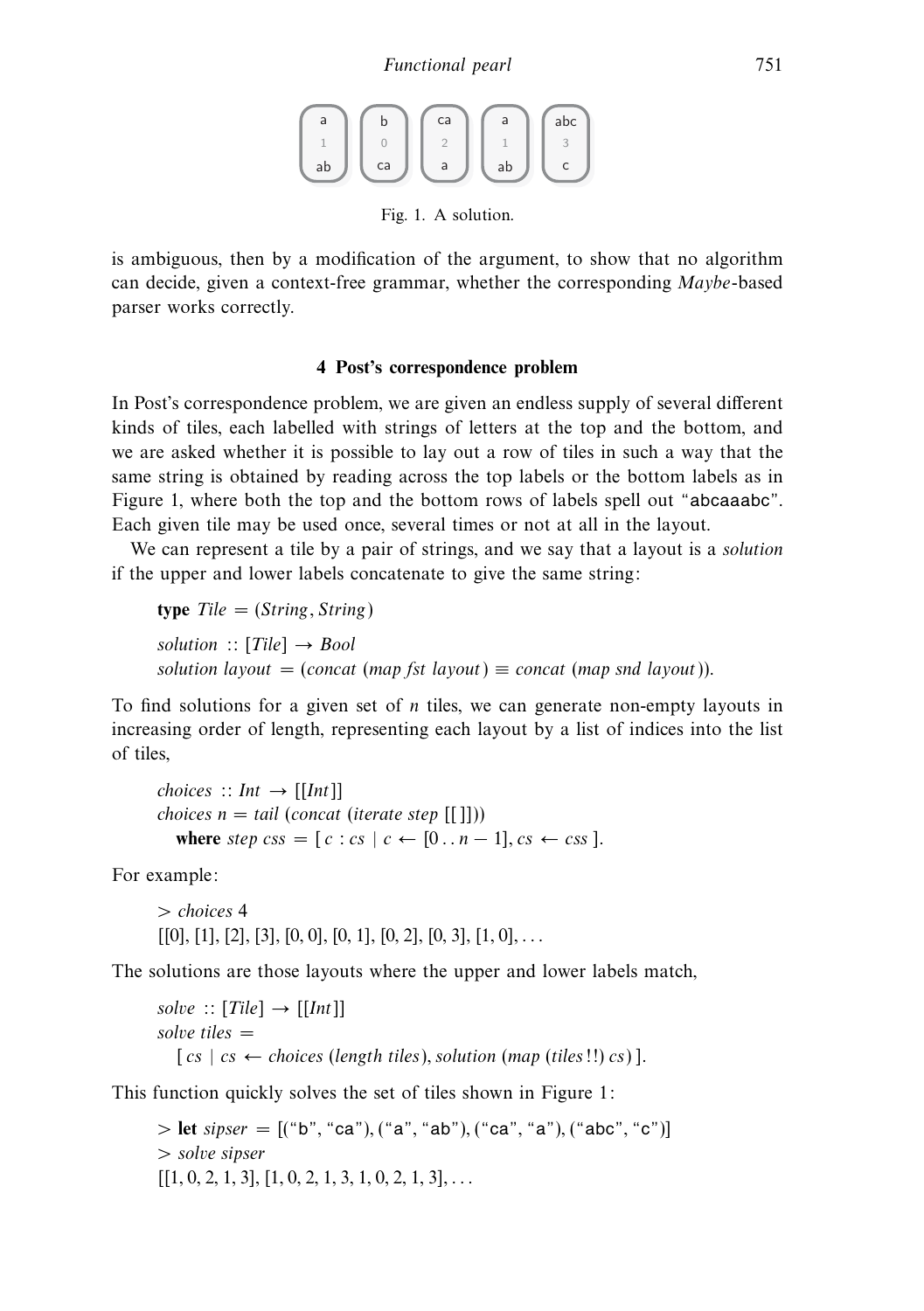We could just as well represent a solution by a list of tiles instead of a list of integer indices; but the lists of indices will play a vital role later in the story, so it is best to introduce them from the start.

If a set of tiles has a solution, then *solve* will find it eventually; but some sets have no solution, and for them *solve* does not return the empty list, but instead runs forever without producing any information. Sometimes it is obvious that there are no solutions, perhaps because there is no tile where the top and the bottom labels begin with the same character. In general, however, it is undecidable whether a given set of tiles has a solution. We will assume this result here without proving it; Sipser (2005) gives a proof by reduction from the halting problem for turing machines. (The tiles shown in Figure 1 are taken from an example in the same work.) Before returning to the problem of *Maybe*-based parser combinators, we will first mention a classic undecidable problem connected with parsing: the problem of determining whether a grammar is ambiguous.

#### **5 Ambiguity**

Given a set of tiles, we can construct a context-free grammar that is ambiguous exactly if the set of tiles has a solution. The layout described in Section 4 is [1*,* 0*,* 2*,* 1*,* 3], leading to the labels "abcaaabc", and we will encode this as the string

$$
"3+1+2+0+1 = abcaaabc".
$$

To the left of the equals sign appears, in reverse order, the list of tiles chosen. To the right appears the concatenated sequence of labels from the tiles, in this case the same string whether we take the upper labels or the lower ones.

Given a list of labels, either the upper ones from a list of tiles or the lower ones, we can write productions to describe the set of strings that can be assembled. We can express these productions as a function that takes the list of labels and returns a parser:

assembly :: MonadPlus 
$$
m \Rightarrow
$$
 [String] → Parser  $m()$ 

\nassembly labels = pA

\nwhere

\n $pA = msum [(pString (show i) ≫ pA' ≫ pString t | (i, t) ← zip [0..] labels ]$ 

\n $pA' = (pChar '+' ≫ pA) ⊕ pChar '='.$ 

The standard function  $msum = foldr$  ( $\oplus$ ) mzero combines a list of alternatives into a single parser.

For the list *labels* =  $[$ "b", "a", "ca", "abc"], the parser *assembly labels* corresponds to the productions,

$$
A \to 0
$$
 A' b | 1 A' a | 2 A' c a | 3 A' a b c  
A'  $\to + A$  | =.

The reason for the reversed list of tile indices emerges here, because the grammar generates the list of indices and the string of labels simultaneously by growing them outwards from the middle, one in each direction. The explicit list of indices is helpful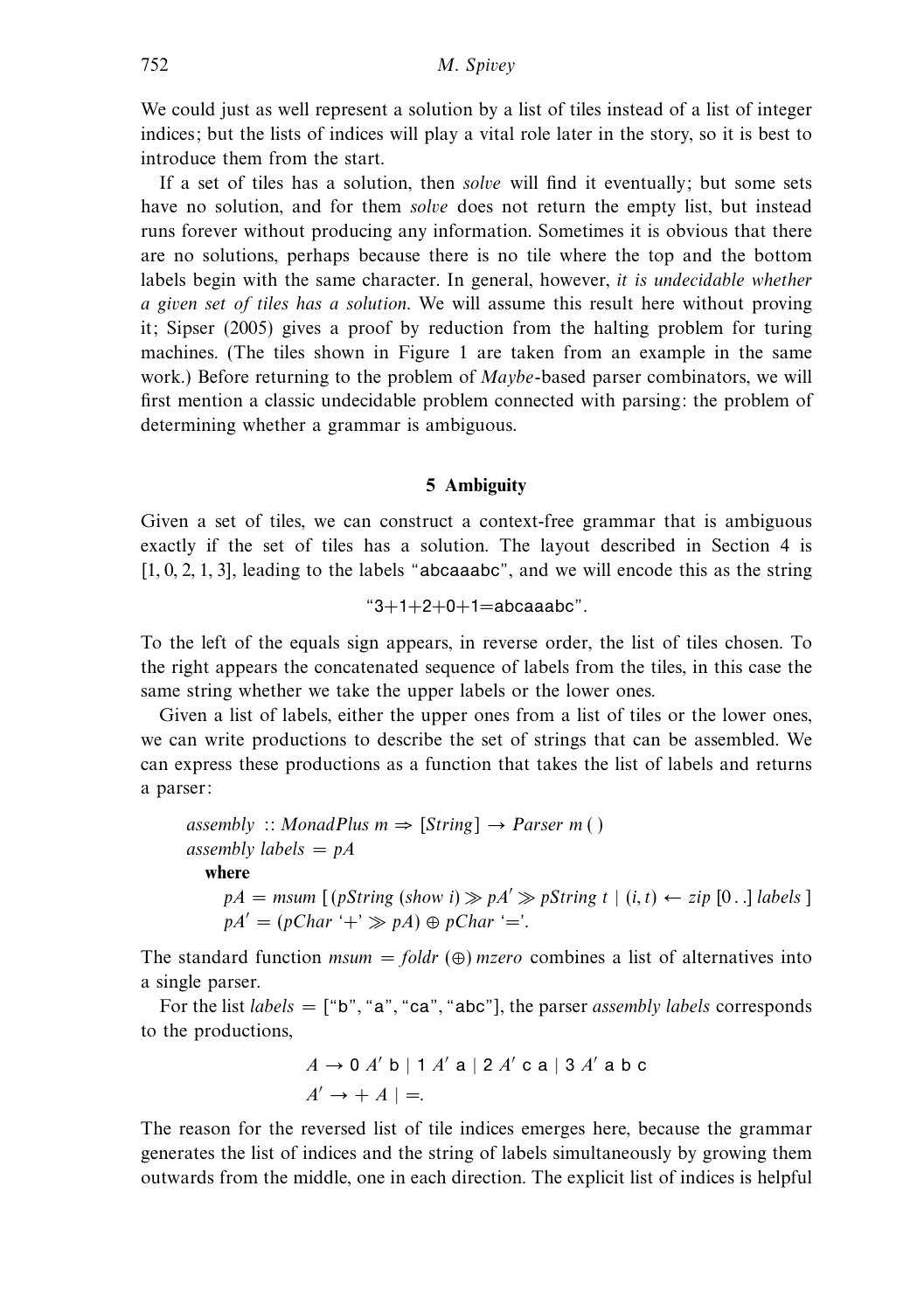| b  | a  | ca |
|----|----|----|
|    |    |    |
| ca | ab | a  |

Fig. 2. Another layout.

in ensuring that the parser assembly labels work correctly in either monad, because the indices guide the sequence of choices without the need for deep backtracking. Each parser *pString (show i)*  $\gg pA' \gg pString t$  begins by looking for the string show *i*, so that only one of them can succeed on any input string.

Now, given a tile set tiles, we can form the following two parsers:

 $top = assembly (map fat tiles)$  $bottom = assembly (map \,snd \, tiles).$ 

One of these parsers accepts strings that describe a layout and the labels on its top row, and the other accepts similar strings for the bottom row. The layout in Figure 2 shows that the string "2+1+0=baca" is accepted by top and the string " $2+1+0$ =caaaba" is accepted by *bottom* for our usual set of tiles. The lists of indices in these two strings match, because they come from the same layout, but the labels do not match, because the layout is not a solution. If the Post correspondence problem for a set of tiles does have a solution, then there will be a string, like " $3+1+2+0+1=$ abcaaabc" in our example, that is accepted by both *top* and *bottom*. Conversely, if any string is accepted by both, then the string contains the list of tiles in a solution, together with the labels that can be read off on both the top and the bottom rows.

It is vital to include the indices in the strings because otherwise we would be testing only whether there is a string that can form the top row of one layout and the bottom row of another one. In our example, the string "aca" can be obtained as the top row of the layout [1*,* 2] and the bottom row of the layout [2*,* 0], but that is not enough for a solution because a solution requires a string that is both the top and the bottom row of the same layout.

We can put the two parsers together with  $\oplus$  to get a parser that accepts at least one string in two different ways exactly if the set of tiles has one or more solutions. For the purpose of experiment, we will use the list monad, written [ ] in the type of the parser so that it can return multiple results,

ambiguous  $:: [Tile] \rightarrow \text{Parser} [ ] \text{Int}$  $ambiguous tiles =$ (assembly (map fst tiles)  $\gg pChar$  '!'  $\gg$  return 1)  $\oplus$  (assembly (map snd tiles)  $\gg$  pChar '!'  $\gg$  return 2).

The character '!' is used as an end-of-file marker to make sure the whole string is matched, and the return values 1 and 2 make it easier to see what is happening. Expressing the same construction as a grammar, we would have one set of productions for the top labels in the tiles, similar to those for *A* and *A* shown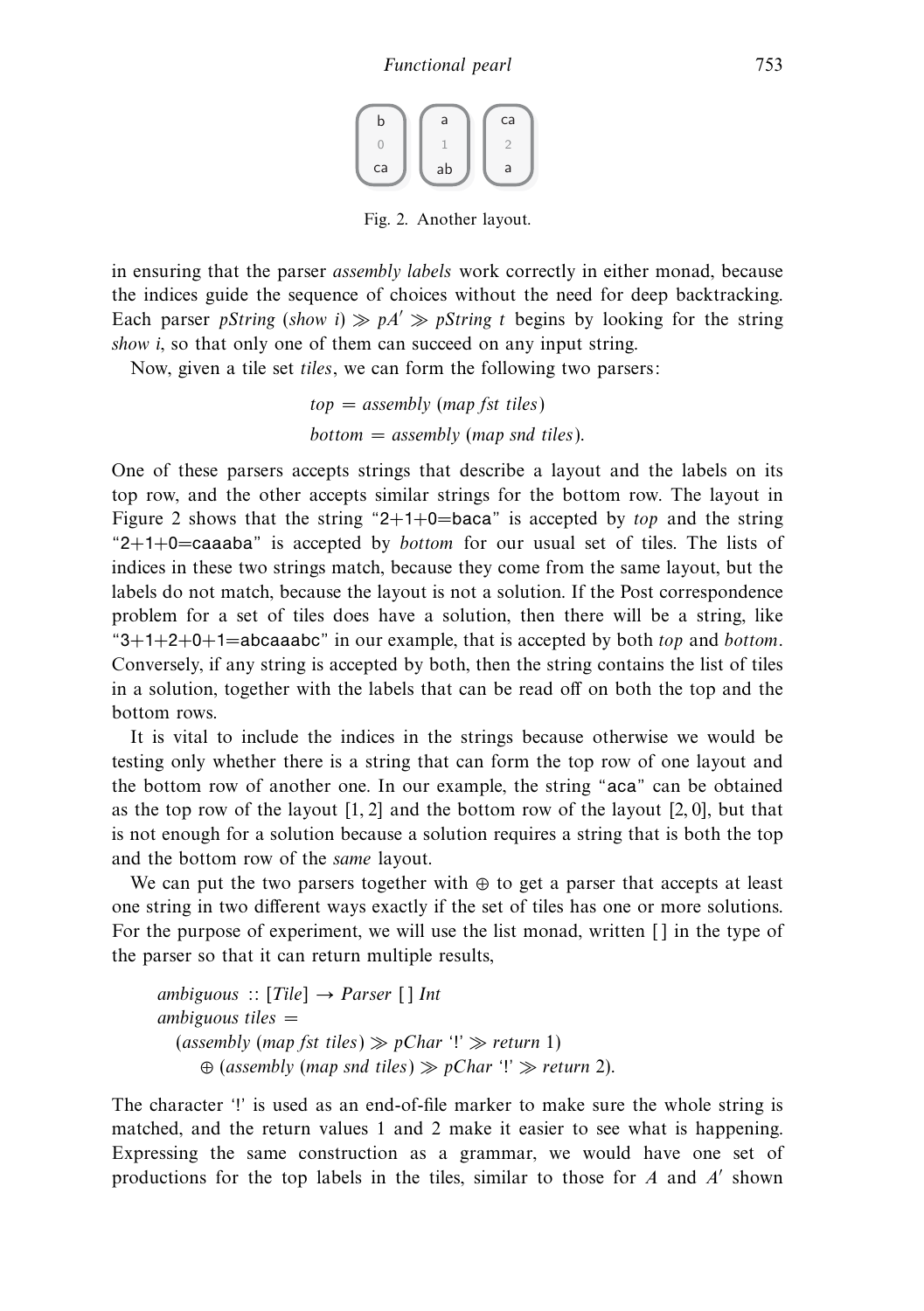earlier, a second set for the bottom labels using non-terminals *B* and *B'*, and two productions  $S \rightarrow A$ ! | *B* ! to join them together.

Let us try the parser on some examples.

*>* runParser (ambiguous sipser) "2+1+0=baca!"  $[(1, "")]$ *>* runParser (ambiguous sipser) "2+1+0=caaba!"  $[(2, "")]$ *>* runParser (ambiguous sipser) "2+1+0=babc!"  $\Box$ *>* runParser (ambiguous sipser) "3+1+2+0+1=abcaaabc!"  $[(1, \lvert\lvert ^{a} \rvert \lvert \lvert ^{a}, (2, \lvert \lvert ^{a} \rvert \lvert \lvert ^{b}]).$ 

The top labels in Figure 2 read "baca", and the string that encodes this fact is accepted with the result 1; similarly, "caaba" appears as the bottom labels in the same layout, and a corresponding string is accepted with the result 2. On the other hand, the string "babc" does not represent either the top or the bottom labels on these tiles, so the next test string is not accepted at all. Finally, the string "abcaaabc" can be obtained from either the top or the bottom labels of the tiles 1, 0, 2, 1, 3, so the string "3+1+2+0+1=abcaaabc!" is accepted in two ways by the parser, showing that the grammar is ambiguous.

For any set of tiles, we can form the parser ambiguous tiles, and that parser will return multiple results on exactly those strings that encode a solution to the correspondence problem. So the problem of deciding whether the set of tiles has a solution is reduced to the problem of determining whether the grammar behind this parser is ambiguous, and we may deduce that the ambiguity problem is undecidable. Next, we will use a similar construction to show that it is not decidable whether a grammar is correctly parsed by a Maybe-based parser.

#### **6 Shallow and deep backtracking**

In place of the parser constructed by the function ambiguous, let us consider now another parser, also put together from two instances of assembly. This time, we leave the monad *m* unspecified:

backtrack :: MonadPlus *m* ⇒ [Tile] → Parser *m* Int backtrack tiles = inner  $\gg = (\lambda x \rightarrow pChar$  '!'  $\gg$  return x) **where**  $inner = ((assembly (map fst tiles) \gg return 1)$  $\oplus$  (assembly (map snd tiles)  $\gg$  pChar '?'  $\gg$  return 2)).

Again, '!' is used as an end-of-file marker, but the grammar is carefully factored, bearing in mind that the distributive law  $(*)$  is not satisfied by *Maybe*. Note too the presence of the character '?' in one alternative of the inner parser. For convenience, we give names to specialised versions of the parser:

backtrack $L =$  backtrack :: [Tile]  $\rightarrow$  Parser [] Int  $backward = backtrack :: [Tile] \rightarrow Parser \; Maybe \; Int.$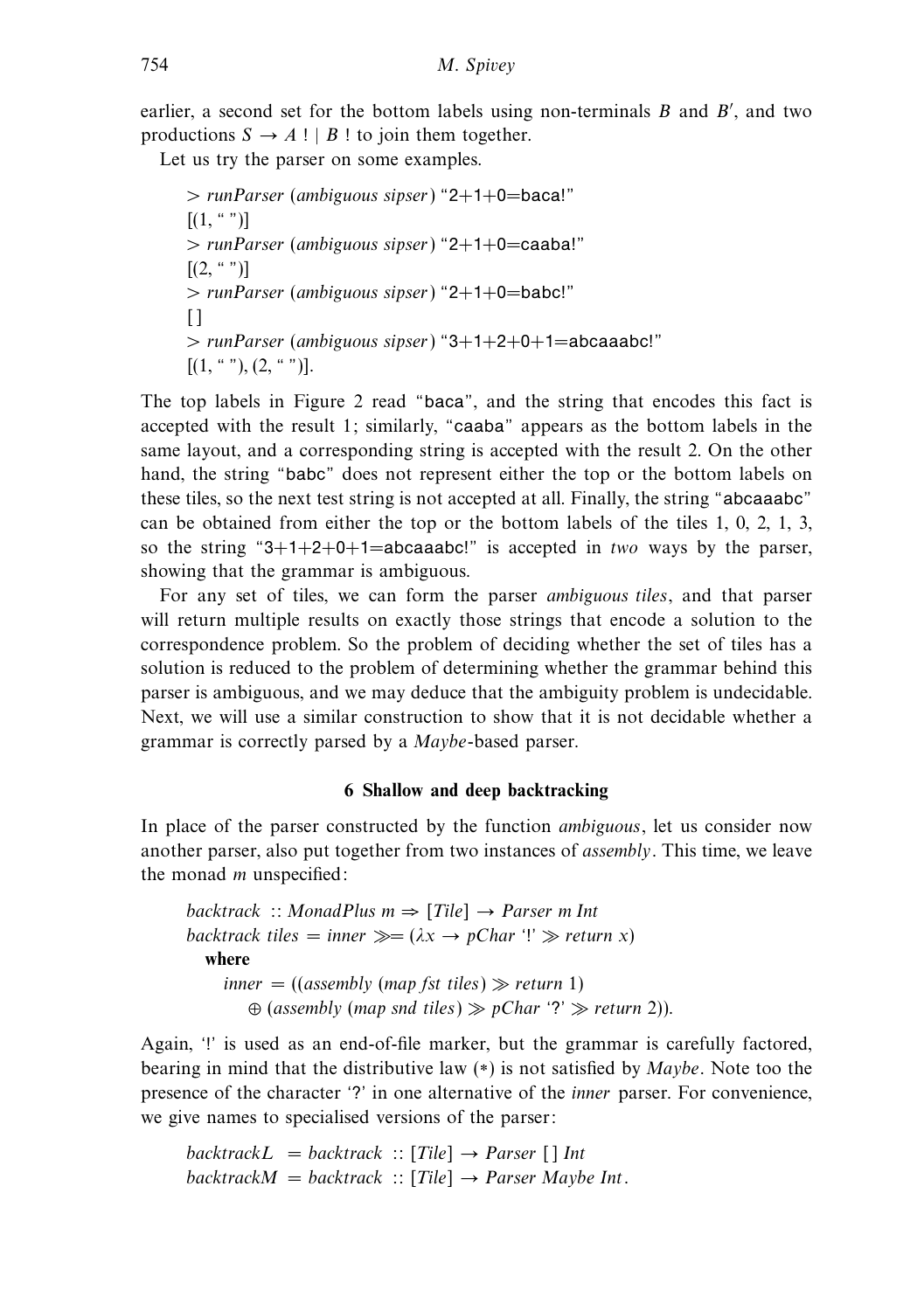Let us examine what happens when the list-based parser reads a typical input string:

```
> runParser (backtrackL sipser) "3+1+2+0+1=abcaaabc?!"
[(2, "")].
```
Because the input string consists of a solution followed by "?!", the parsing goes as follows:

- The parser *assembly (map fst tiles)* succeeds, causing *inner* to produce the result 1 and the remainder "?!".
- On this remainder, the parser  $pChar$  '!' fails, causing backtracking.
- Now the parser *assembly (map snd tiles)* succeeds, producing again the remainder "?!". After this, the parser *pChar* '?' consumes the '?', causing *inner* to produce the result 2 and the remainder "!".
- This time the parser  $pChar$  '!' succeeds, and the overall outcome is success.

But what happens if we use a parser based on Maybe instead?

```
> runParser (backtrackM sipser) "3+1+2+0+1=abcaaabc?!"
Nothing.
```
This time the story is different. The parser *assembly (map fst tiles)* succeeds as before without the need for backtracking, guided by the indices embedded in the input, and the parser  $pChar$  '!' subsequently fails. But this time there is no possibility of backtracking to try the other branch, and the whole parse fails, yielding Nothing.

We should also check the behaviour of the parser for strings that can be generated only from the top or the bottom of a layout. A string that can only be generated from the top labels gives no result with either parser because there is no way to consume the '?' character after matching with the top:

```
> runParser (backtrackL sipser) "2+1+0=baca?!"
\lceil> runParser (backtrackM sipser) "2+1+0=baca?!"
Nothing.
```
In this case, the Maybe-based parser gives a result consistent with the list-based one. Again, if a string can only be generated from the bottom labels, it gives a positive result from both parsers:

```
> runParser (backtrackL sipser) "2+1+0=caaba?!"
[(2, "")]> runParser (backtrackM sipser) "2+1+0=caaba?!"
Just (2, " ").
```
So it is exactly when a string represents a solution to the correspondence problem that the list-based and Maybe-based parsers disagree; in that case, it is the Maybebased parser that gives the wrong answer, failing to recognise a string that is generated by the underlying grammar. Whether such a string exists is, as before, undecidable, given the set of tiles, so we conclude that it is undecidable, given a grammar, whether the grammar is correctly parsed by the Maybe-based parser that is derived from it.